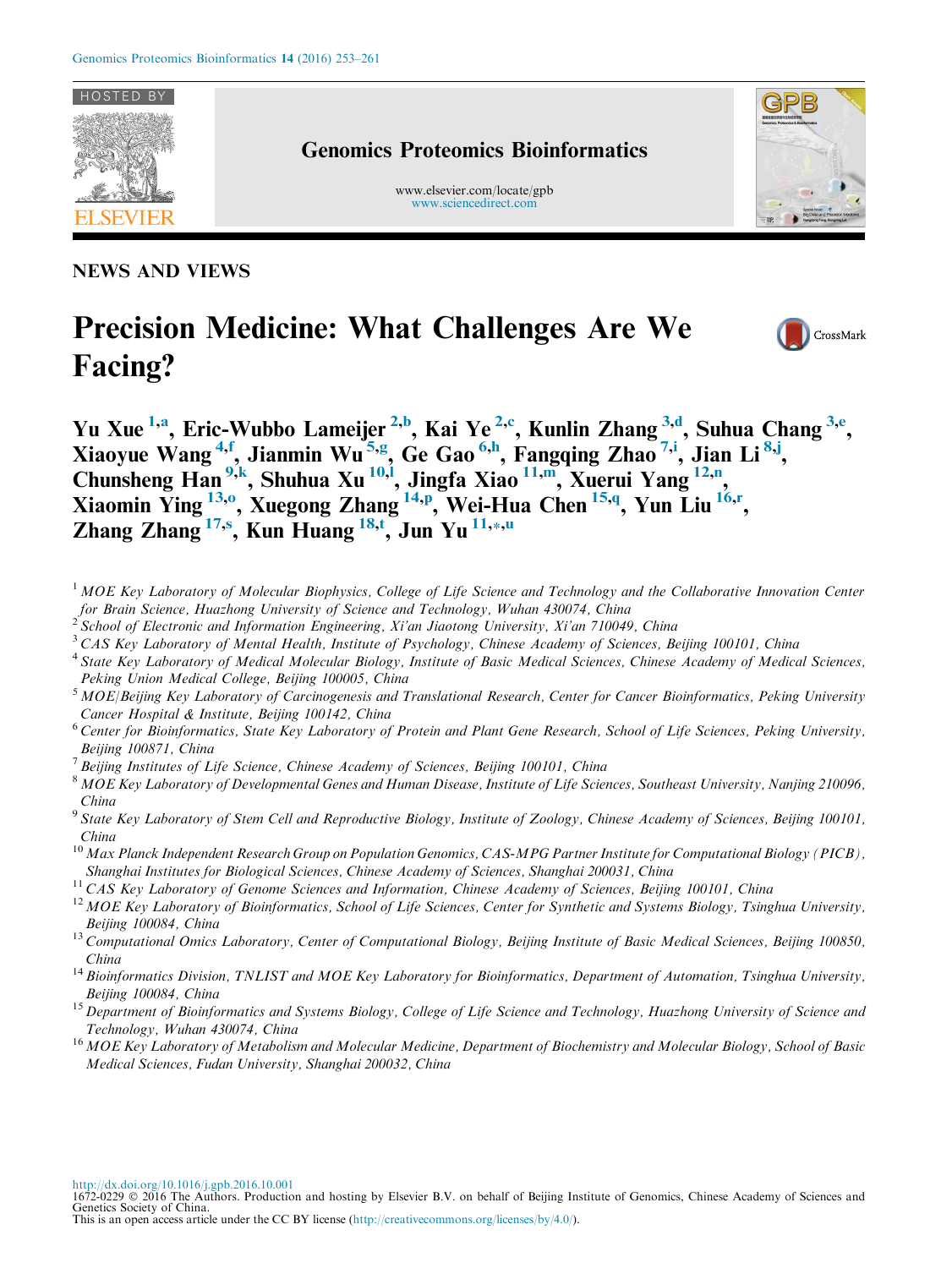<span id="page-1-0"></span> $17$  BIG Data Center and CAS Key Laboratory of Genome Sciences & Information, Beijing Institute of Genomics, Chinese Academy of Sciences, Beijing 100101, China<br><sup>18</sup> Department of Biomedical Informatics, The Ohio State University, Columbus, OH 43017, USA

Received 25 September 2016; revised 30 September 2016; accepted 1 October 2016 Available online 13 October 2016

Handled by Xiangdong Fang

Following the publication of the US National Research Council (NRC) report ''Toward Precision Medicine: Building a Knowledge Network for Biomedical Research and a New Taxonomy of Diseases" in 2011 [\[1\]](#page-7-0), several nations have announced that their national research programs would definitely head toward this direction. Now, precision medicine (PM) became a banner for many large-scale biomedical research programs not only in the United States (US) but also in other nations including China. It is irrelevant now as to how much each nation wishes to or will invest on PM but how biomedical research and healthcare communities should understand its intension and goals.

The two fields, genomics and bioinformatics – born together with the Human Genome Project (HGP) – have been facing enormous challenges and chances in the past three decades; even more, they, together with other emerging ''omics" fields, will have to readjust their prospective as many PM projects are going along to produce the long-promised BIG DATA. To make sense of the data that are not only big but also unprecedentedly diverse in a timely fashion, bioinformaticians are pushed to the frontier.

Corresponding author.

- E-mail: [junyu@bigaccn](mailto:junyu@big.ac.cn) (Yu J).
- <sup>a</sup> ORCID: 0000-0002-9403-6869.
- <sup>b</sup> ORCID: 0000-0002-0397-0710.
- <sup>c</sup> ORCID: 0000-0002-2851-6741.
- <sup>d</sup> ORCID: 0000-0003-0807-5755.
- <sup>e</sup> ORCID: 0000-0001-7465-3985.
- <sup>f</sup> ORCID: 0000-0002-0208-5322.
- <sup>g</sup> ORCID: 0000-0002-8876-128X.
- <sup>h</sup> ORCID: 0000-0001-6470-8815.
- <sup>i</sup> ORCID: 0000-0002-6216-1235.
- <sup>j</sup> ORCID: 0000-0001-8706-6421.
- <sup>k</sup> ORCID: 0000-0003-1795-2852.
- <sup>l</sup> ORCID: 0000-0002-1975-1002.
- <sup>m</sup> ORCID: 0000-0002-2835-4340.
- <sup>n</sup> ORCID: 0000-0002-7731-2147.
- <sup>o</sup> ORCID: 0000-0001-6126-7372.
- <sup>p</sup> ORCID: 0000-0002-9684-5643.
- <sup>q</sup> ORCID: 0000-0001-5160-4398.
- <sup>r</sup> ORCID: 0000-0001-5753-1265.
- <sup>s</sup> ORCID: 0000-0001-6603-5060.
- <sup>t</sup> ORCID: 0000-0002-8530-370X
- <sup>u</sup> ORCID: 0000-0002-2702-055X.

Peer review under responsibility of Beijing Institute of Genomics, Chinese Academy of Sciences and Genetics Society of China. Note: The authors' list and their opinions are arranged according to the order of their opinions received.

In order to be prepared for pulling-acts-together, the 5th Young Bioinformatics Principal Investigator (PI) Workshop 2016 has been recently organized by Beijing Institute of Genomics and Beijing Institutes of Life Science, Chinese Academy of Sciences in Beijing, China. Focused on bioinformatics with its applications to big data integration and mining in cuttingedge studies, the Workshop attracted more than 80 field experts, providing an effective platform for in-depth discussion for the roles and emerging issues of bioinformatics in PM. We summarize opinions from the participants here (Opinions and their authorship are listed according to the receiving order) and hope that further brainstorming and discussion will nurture new initiatives and collaborations among the concerned parties.

#### Yu Xue (xueyu@hust.edu.cn)

#### KEYWORDS: Protein- and PTM-related database and resource; Computational algorithm and tool; Protein–protein interaction and PTM network; Proteomic and PTMomic data

For a better support of studies in PM, the variation, dynamics, and plasticity of protein expression, as well as post-translational modifications (PTMs) must be considered as important layers of the multi-dimensional omics data, which are systematically characterized in individuals and computationally analyzed using bioinformatics approaches. This is because most of biological processes are directly carried out by proteins but not DNAs or RNAs, whereas PTMs play essential roles in the regulation of protein functions. For instance, phosphorylation, one of most well-studied PTMs, is catalyzed by protein kinases. Protein kinases are potent drug targets, which account for  $70\% - 80\%$  of total targets approved for treatment of complex diseases such as cancer. In addition, non-synonymous genetic variations or mutations in coding regions can alter amino acid compositions so as to influence protein PTM states, rewire PTM networks, and potentially affect disease susceptibility in individuals. In this regard, the development of protein- and PTM-related databases and resources, the design of computational algorithms and tools for accurately predicting PTM substrates and sites, the modeling and analysis of protein–protein interaction (PPI) and PTM networks, and the identification of potential drug targets and biomarkers from proteomic and PTMomic data have been posing great challenges for bioinformaticians. Also, the proteomic and PTMomic data must be combined and analyzed together with other types of omics data, to provide a more integrative biomedical knowledge network in the framework of PM.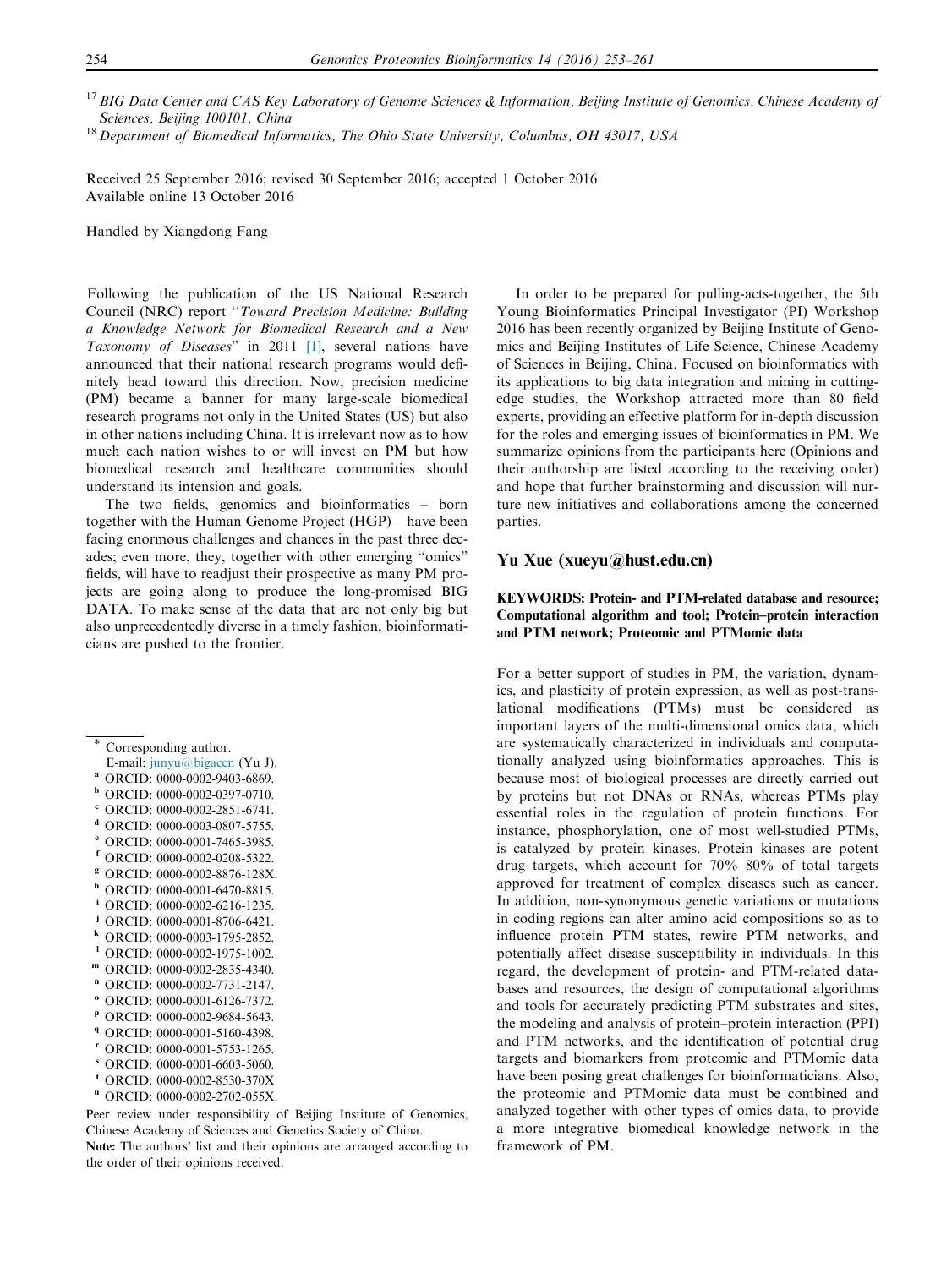## Eric-Wubbo Lameijer (eric\_wubbo@hotmail.com), Kai Ye (kaiye@xjtu.edu.cn)

#### KEYWORDS: Genomic variant; Comprehensive variation profile; Variant calling; Variant discovery

PM consists of two stages: first diagnose precisely, then treat precisely. To diagnose precisely, we need to gather multi-omics data and build a comprehensive profile of an individual. One of the most fundamental and mature forms of omics data is the genomic variant. Genomics has the advantages, not only because genome sequencing is getting cheaper and cheaper, but also because we have knowledge about a huge number of genetic variations corresponding to phenotypes varying from normal cells to disease phenotypes like cancer, due to the enormous amount of past and current genomics research. These differences between individual's genomes form the starting points of divergence for downstream effects like transcription and translation. It is however still a challenge to effectively capture the full catalog of variations from nextand third-generation sequencing data. Substantial developments are still required, especially for reliably calling germline variants from individuals with inherited diseases, and for calling somatic variants in subclones of tumors, which may have low allele fractions. As the technologies advance, both sequencing and analysis will allow us to not only reliably call variants with a wider size range than is currently possible, but possibly also discover genetic variant types that are missed by current analysis tools yet may impact an individual's health, leading to discovery of more potential causal variants.

## Kunlin Zhang (zhangkl@psych.ac.cn), Suhua Chang  $(chargsh@psvch.ac.cn)$

KEYWORDS: Disease-associated genetic variant; Disease risk evaluation; Functional variant discovery; Multi-dimensional data; Integrative and system-level analysis; Disease-specific genetic architecture atlas

Bioinformatics analysis for disease-associated genetic variants such as single nucleotide polymorphisms (SNPs), copy number variations (CNVs) could play an important role in PM. By now, genome-wide association study (GWAS) and next-generation sequencing (NGS) technology have identified many genetic variants conferring protection against specific diseases. These genetic variants could contribute to PM from different aspects. On January 30th 2015, just 10 days after the US Government announced the Precision Medicine Initiative (PMI), Francis S. Collins, Director of the National Institutes of Health (NIH) and Harold Varmus, Director of the National Cancer Center (NCI), US, wrote a perspective in the New England Journal of Medicine entitled ''A New Initiative on Precision Medicine" [\[2\].](#page-8-0) One important approach of PM mentioned in this ''outlook" is genotyping genetic variants of susceptibility genes, which have two applications. The first one is to evaluate disease risk by building evaluation model like polygenic risk score or other machine learning method-based models to precisely guide the disease prevention [\[3\]](#page-8-0). The second application of genetic variants is to assist disease treatment by precisely selecting or designing genetic loci-targeted drugs and treatment plan. To fulfill this, bioinformatics analysis, probably combining with biological experiments, to discover functional variants (the variants affect occurrence, development or treatment response) is necessary since most identified variants are only ''tags" of functional variants. For this purpose, multi-dimensional data from different levels were needed for the integrative and system-level analysis, including gene expression data, regulatory data, epigenetic data, and pathway/network data. Many bioinformatics methods have been developed for this purpose and we could expect that there will be more to come. On the other hand, besides evaluating disease risk and discovering functional variants based on known susceptibility loci, in future bioinformatics research for this field should continue helping explore genetic variants associated with diseases to complete the atlas of genetic architectures of specific diseases.

#### Xiaoyue Wang (pumcwangxy@163.com)

#### KEYWORDS: Individualized medical care; Multidisciplinary team; Algorithm development; Data normalization; Unified framework for data integration

PM requires thorough investigation of each individual's medical and genetic information for the delivery of individualized medical care. One of the big challenges is to integrate different types of data and extract useful information from them for clinical use. The data often include genomic sequences, lab test results, imaging data, and patient's health records such as demographic data and family medical history. It often takes a multidisciplinary team to work together on it. Bioinformatics, as its name suggests, an interdiscipline to bridge biology and informatics, is therefore an indispensable part in PM. With a knowledge encompassing the computational methodologies, databases, genes and biology, bioinformaticians will work closely with computer scientists and clinicians to embrace the challenges in the following areas: to develop fast and accurate algorithms to process genomics data in order to catch up with the speed of data production; systematical methods to remove the noises from the omics data and proper normalization of different data types; a unified framework to facilitate integration of heterogeneous data, including ontology-based frameworks for electronic health records.

## Jianmin Wu (wujm@bjmu.edu.cn)

## KEYWORDS: Molecular cancer classification; Personalized treatment; Interrogation of heterogeneous data; Best practice of data analysis; Clinical sequencing; Coordinated multidisciplinary efforts

PM is reshaping the landscape of biomedical and clinical research. For example, it is moving into an era by which the tumors are characterized and treated based on their genomic profiles rather than the tissue of origin. The driving force behind this transition is the accumulation of identified mutations, structural variations, epigenetic aberrations, as well as dysregulation of mRNA expression, protein expression, and PTMs, from numerous omics studies. A few of these studies have already led to novel molecular classifications of cancer,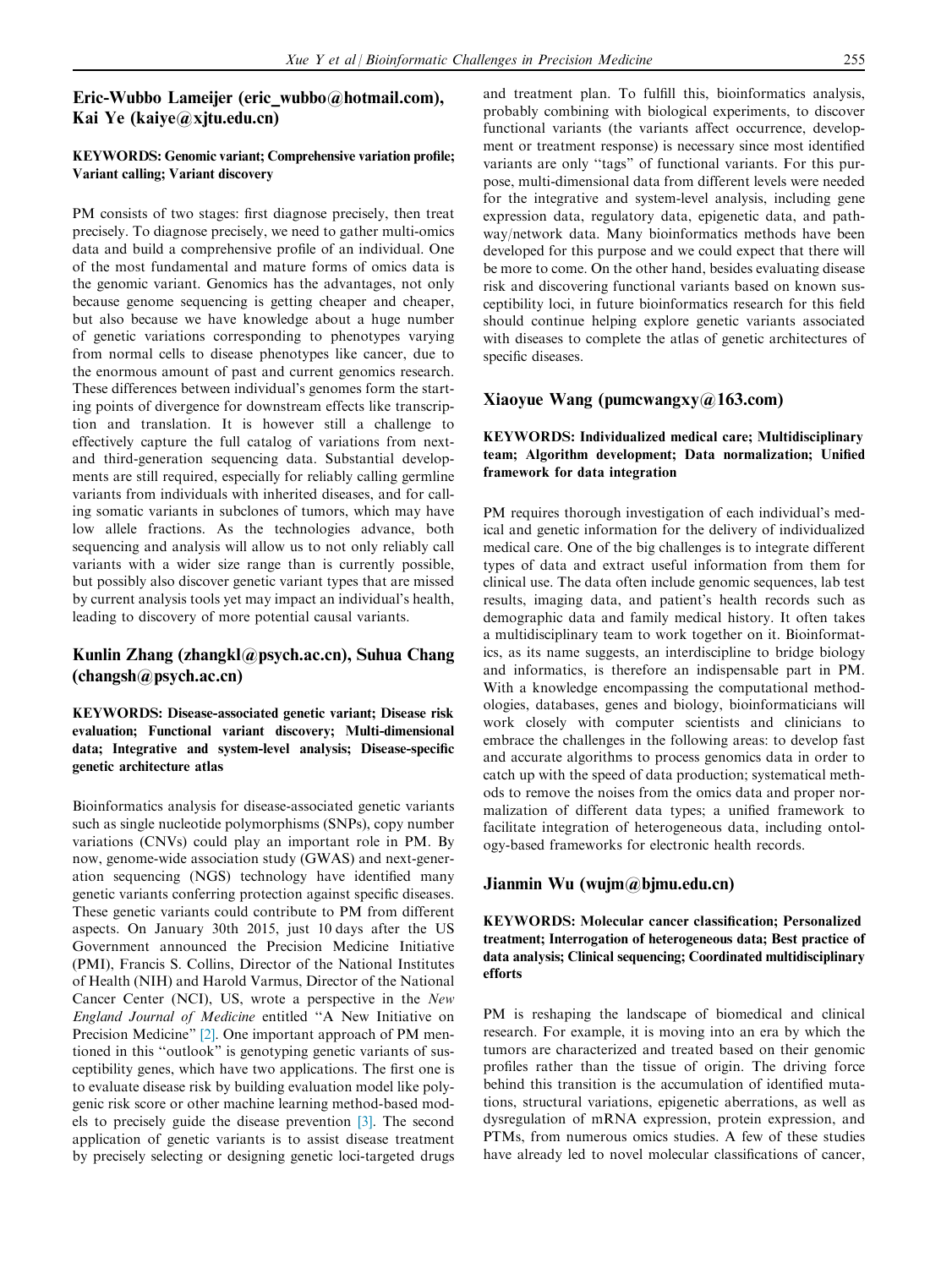which present new opportunities for the personalized treatment. However, the implementation of PM poses substantial challenges for bioinformatics, due to the heterogeneous nature of – omics data and the need to interrogate multiple layers of – omics data simultaneously. Bioinformaticians are needed to work alongside statisticians to develop specific algorithms, databases, and visualization tools for data analysis and integration. Besides, additional obstacles present in translational research, such as the lack of best practice of data analysis for NGS in clinical diagnostics and the inconsistence of data formats of clinical information, would need to be tackled by the coordinated efforts among bioinformaticians, biologists and clinicians.

## Ge Gao (gaog@mail.cbi.pku.edu.cn)

#### KEYWORDS: China Precision Medicine Initiative; Nationwide Bioinformatics data infrastructure; Population-tailored reference dataset; Biomedical knowledgebase; Data-rich science

As biology is increasingly turning into a data-rich science, massive data generated by high-throughput technologies pose both opportunities and serious challenges. Powerful bioinformatics infrastructure is critical to store, manage, and analyze these data, and finally to extract novel knowledge effectively and efficiently. This is especially true for PM which aims to providing ''customized" healthcare by taking into account individual variability in genes, environment, and lifestyle for each person ([https://www.nih.gov/precision-medicine-initiative-cohort](https://www.nih.gov/precision-medicine-initiative-cohort-program)[program\)](https://www.nih.gov/precision-medicine-initiative-cohort-program). One particular challenge in current China is a nationwide data infrastructure which is capable of integrating and curating millions of genetic and molecular data generated by the China Precision Medicine Initiative (CPMI) in the coming five years with various biomedical knowledgebases. Such infrastructure will not only provide a one-stop portal for scientists and clinicians, but also enable a population-tailored reference dataset for Chinese which is critical for data interpretation, clinical/pharmacogenetic marker identification and drug development.

#### Fangqing Zhao (zhfq@biols.ac.cn)

#### KEYWORDS: Genomic structural variation; Repetitive sequence; Algorithm and tool; Sophisticated model; Heterozygosity rate; de novo SV detection; Inherited disease

Genetic variation is the genetic difference both within and among populations, ranging from single nucleotide changes to large-scale karyotypic alterations, which is the genetic basis of phenotypic variation. Recently, extensive studies have shown that genomic structural variation (SV) is involved in various human genetic disorders. As a key technique in PM, SV detection has been proven to be one of the most efficient ways to screen candidate genes related to diseases. Detection and annotation of SVs including indels, duplications, translocations, and inversions, however, are much less straightforward due to the complex structure of certain types of SVs and the repetitive nature of eukaryotic genomes. Many existing multi-signal based tools focus on increasing sensitivities through a combination of all available information, which works well in recognizing true variants with weak but concordant signals [\[4\]](#page-8-0). It is necessary to develop new computational algorithms and tools for identifying SVs associated with repetitive sequences and recognizing their precise breakpoints [\[5\].](#page-8-0) In addition, more sophisticated models are required to estimate the heterozygosity rate and to filter false positives, which will help detect de novo SVs and homozygous deletion variants from personal genomes with inherited diseases. Such development will facilitate the discovery of SVs and susceptibility genes present in our genomes and change our perspective on DNA SVs and human disease.

#### Jian Li (Jianli2014@seu.edu.cn)

#### KEYWORDS: Driver gene or mutation; Druggable target; Data analysis speed; Collaboration and communication; Gap between data interpretation and clinical practice; Instructive information

PM is established on the basis of our deepened understanding of the human genome and fast accumulation of biomedical data. As a new medical model, it brings us new hope to cure many complex diseases including cancer. However, we are still at primary stage of this revolution and several barriers prevent us from fully benefiting from this great change. (1) We still lack sophisticated tools to accurately identify driver genes or mutations that push disease progression. Even the coding sequences, the best-investigated part of the human genome, remain to be thoroughly understood. Too few mutations identified in coding sequences can serve as drug target. For noncoding sequences, the situation is even worse; most of the noncoding sequences are 'dark matter' for us. Thus we need better tools to reveal druggable targets for precise treatment. This goal requires close collaboration between bioinformaticians and molecular biologists. We could then better appreciate the mechanisms underlying complex diseases and confirm targetable molecules through combining findings from clinical sequencing with experimental validation using simplified diseases models (e.g., animal models of human disease). (2) Speed is a necessary factor for clinical practice. For many acute diseases, their progressions are so fast that most of current bioinformatic tools are not able to be competent enough to provide any information for clinical decision in time. We need more powerful hardware and software to speed up the process of data analysis and eventually meet the need of fast clinical decision. (3) Communication between bioinformaticians and clinicians is vitally important. Clinicians face patients and perform clinical practice based on the information provided by bioinformaticians. Bioinformaticians face data and make a judgment on which biomarkers and therapeutic targets can be used for clinicians. Both sides together composite a complete PM system. As bioinformaticians, we need to provide clinicians with clear, understandable and instructive information. The gap between data interpretation and clinical practice should be bridged. This requires bioinformaticians to well understand clinical practice and communicate timely with the clinicians in a mutually understandable language.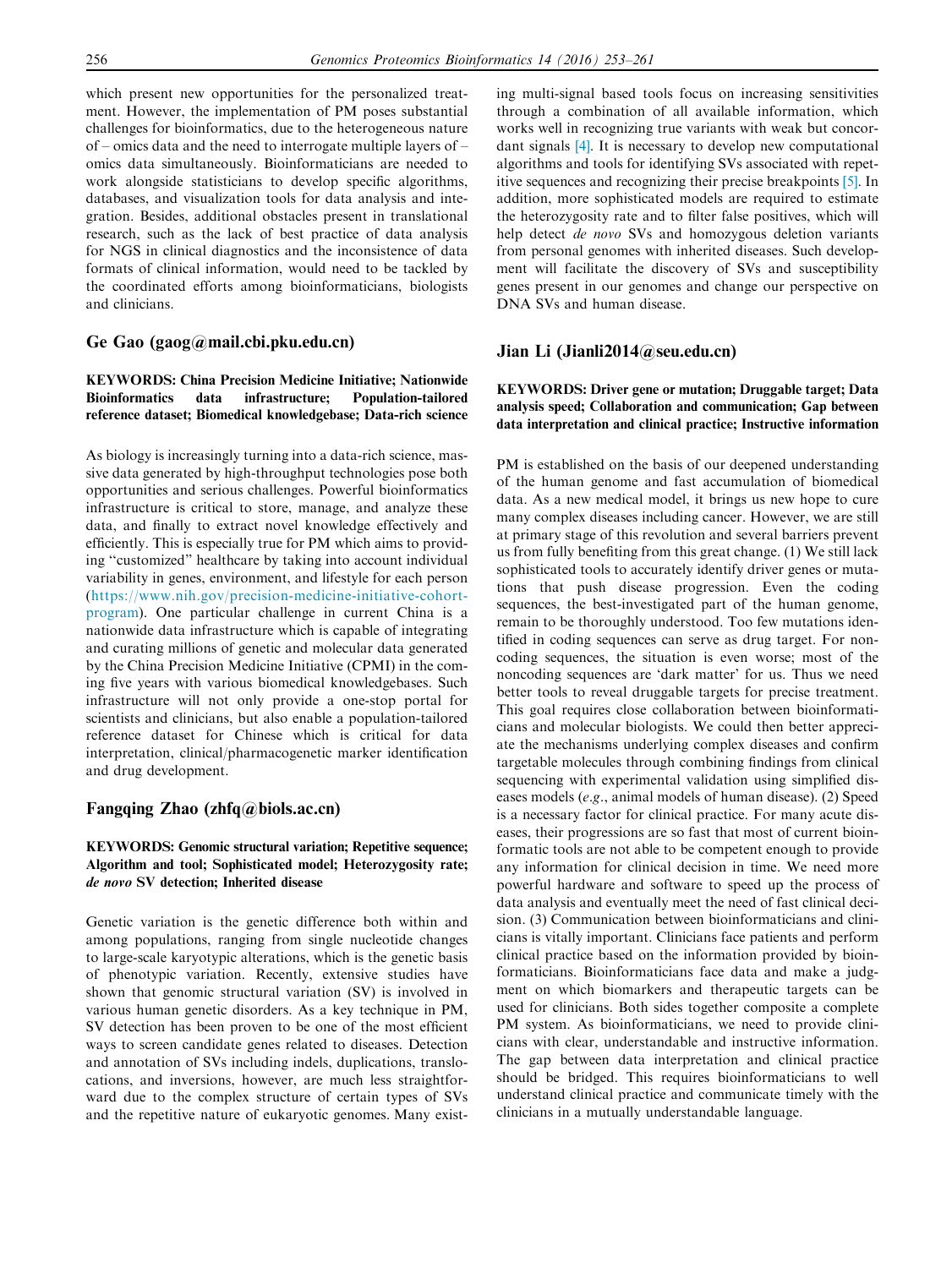#### Chunsheng Han  $(hanes@ioz.ac.cn)$

## KEYWORDS: Cause-effect relationship; Functional screening; Goal definition; Biochemical/clinical readouts; Mechanisms of clinical questions; Collaboration

PM requires a deep understanding of the cause–effect relationship between genes and phenotypes. Historically, chemical and physical mutagenesis-based genetic screenings have been the major tool for this challenging task. However, it is painstaking to identify genes responsible for the interested phenotypes even if the clinically-relevant phenotypes can be luckily modeled. Since the accomplishment of HGP and other similar genome projects, as well as the HapMap Project and its related ones, association studies such as GWAS have been widely used as a key step to establish hypotheses about the biological functions of genes. But the following functional investigations are still time-consuming case-by-case adventures. Fortunately, we are now armed with the seemingly ultimate perfect weaponries such as high throughput RNAi- and CRIPSPR-Cas9 based functional screening tools that are both powerful and efficient. The related bioinformatic software for shRNA and gRNA designs and for experimental result evaluations have also been available for researchers although their improvements are still undergoing. The most critical step for largescale screenings is the clear definition of the biological and clinical goals and the biochemical/clinical readouts that can be monitored or measured by using sophisticated instruments that are easily accessible to most researchers. To this end, good understanding of the underlying cellular and molecular mechanisms of clinical questions is a must. Therefore, bioinformaticians are transforming themselves from pure data analysts into real experts on the biological and medical questions they are interested in and are required to collaborate with clinicians in a more and more intimate manner.

#### Shuhua Xu (xushua@picb.ac.cn)

#### KEYWORDS: Population genomics; Genetic admixture; Genomic diversity; China Precision Medicine Initiative; Regional effort; National data infrastructure; Genetic structure of population

The genetic background of an individual is a crucial factor to be considered toward personalized medicine or PM. It is now very feasible to re-sequence an individual genome due to recent advances in NGS technologies. However, identifying and prioritizing disease-associated causal variants relies on understanding the distribution of genetic variation within and between populations. In this context, population genomics plays a vital role in dissecting genetic architecture of complex traits/diseases by separating locus-specific effects from genome-wide effects, it is thus a bridge from evolution to medicine. Over the past decades, many joint forces based on international collaborations have made remarkable achievements in the studies of human genetic variation, such as the HGP, HapMap Project, Pan-Asian SNP Project, and the 1000 Genomes Project. Nonetheless, considering very heterogeneous ethnic groups and large population size in China, regional efforts are necessary to provide a more precise and comprehensive characterization of the genomic diversity. In addition, high mobility of people in recent history and modern society considerably increased the chance of inter-ethnic marriages, or genetic admixture, which in turn influences genome diversity and further affects phenotypes relevant to health. Good news is that the Chinese Government has launched CPMI, which is expected to produce vast omics data at both individual and population levels at increasingly faster rates in next 5–10 years. However, not having a well-established national data infrastructure means that we are not really ready to handle issues of data curation, standardization, integration or utilization, etc. Furthermore, lack of adequate knowledge of genetic structure of populations increases the risk of failure of study design for those ongoing sampling expeditions supported or not supported by CPMI.

#### Jingfa Xiao (xiaojf@big.ac.cn)

#### KEYWORDS: Cohort study; Healthy cohort; Disease cohort; Data diversity and integration; PM knowledgebase; Health maintenance; Disease treatment

According to NIH, PM is an innovative approach for disease prevention and treatment, which takes more consideration of individual differences in genes, environments, and lifestyles. Patients share a similar set of symptoms may need different treatments due to their distinct genetic variants. For example, there are many causes of lung cancer, but only people who have a variant within epithelial growth factor receptor (EGFR) respond to treatment with tyrosine kinase inhibitors [\[6\].](#page-8-0) Cohort study is a very effective approach for PM. For instance, the well-known Framingham Heart Study that was initiated in 1948 has made substantial contributions to understanding cardiovascular and metabolic diseases [\[7\]](#page-8-0). The Nurses' Health Study (NHS) that was established in 1976 [\[8\]](#page-8-0) has investigated into the risk factors for major chronic diseases in women, such as cardiovascular disease and breast cancer, whereas another cohort study called the Health Professionals Follow-up Study (HPFS) [\[9\]](#page-8-0) is all-male study complement to the all-female study NHS. These cohorts help uncover links between lifestyles and cancer, heart disease, as well as other vascular diseases. The diverse data from cohort studies, such as medical records, the patient's genome, epigenome, proteome, metabolome, environmental, and lifestyle data [\(https://www.nih.gov/precision-medicine-initiative-cohort](https://www.nih.gov/precision-medicine-initiative-cohort-program)[program\)](https://www.nih.gov/precision-medicine-initiative-cohort-program), may build strong support for future health research. China has been developing several plans for creating and managing large research cohorts, such as healthy cohorts in different areas, major disease cohorts and rare disease cohorts over the next few years. One challenge for bioinformaticians is how to effectively integrate these data and build PM knowledgebase. These knowledge bases may integrate gene, pathway, disease, symptom, pharmacon, diagnosis, and treatment information. Information from knowledgebases will provide a more effective way for researchers working on health maintenance and disease treatment.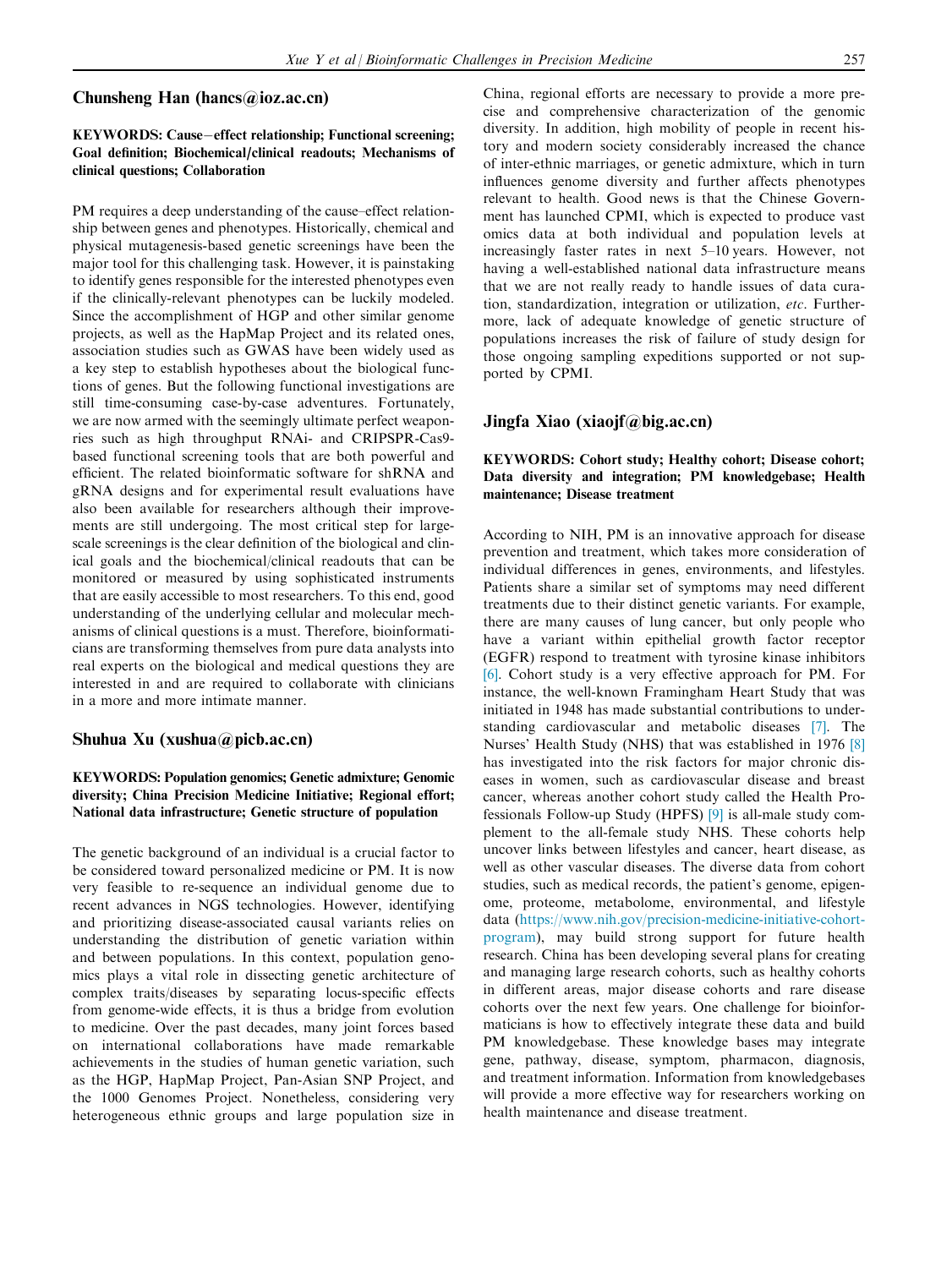## Xuerui Yang (yangxuerui@tsinghua.edu.cn)

## KEYWORDS: Heterogeneity; Individualized therapeutic strategy; Disease-driving pathway; Patient-specific mechanism of disease; Patient classification; In and off label usage of drug; Collaborative effort

PM by its nature requires high-coverage and accurate profiling of a patient's genetic, epigenetic and other pathological background, which defines classifications of the patients. However, due to the hierarchical structures of the genetic and epigenetic alterations and the heterogeneity across patients, it remains as a challenge to obtain precise and comprehensive patient classifications that can be smoothly translated into individualized therapeutic strategies, especially for the complex diseases such as cancer. One opinion, which I fully agree, is that we need to go beyond the genetic and epigenetic profiling and classify the patients by their mechanisms of disease (MoD). This is based on the following facts. (1) The heterogeneous genetic and epigenetic spectrums usually converge into limited numbers of disease-driving pathways. (2) While the genetic screenings of pre-defined loci over-simplify the classification, the global-level screenings suffer from distractive non-disease-driving alterations, making it highly beneficial to incorporate the MoD for preclusion of these potential false positives. (3) Many of the upstream genetic alterations are currently undruggable, and elucidation of the MoD would not only facilitate classifications of the patients, but also guide the search for applicable in and off label usage of drugs. The next question is how to infer the patient-specific MoD from the noisy multi-omics profiles and use this information for precise and translatable classifications of patients. The solutions rely on collaborative efforts from bioinformaticians, systems biologists, molecular biologists, and last but not the least, clinicians.

#### Xiaomin Ying (yingxm@bmi.ac.cn)

#### KEYWORDS: Cohort; Biological data; Clinical data; Bioinformatics; Data to medical decision; Knowledge mining; Multi-omics and multi-modality data

PM comprises three stages, namely precision prevention, precision diagnosis, and precision therapy, which all rely on biological and clinical data of large cohorts of patients and healthy controls. Biological data include genomics, transcriptomics, epigenomics, proteomics, metabonomics, and other omics data. Clinical data include histopathological data, radiography images, and other medical records. The storage, pre-processing and security of these big data rely heavily on information technology (IT). The ultimate medical treatment of prevention, diagnosis, and therapy are mostly handled by clinicians. All the intermediate processes from data to medical decision belong to the scope of bioinformatics. In other words, bioinformatics is a bridge from data to clinic, which makes it one of the most important components in PM. Bioinformatics also faces big challenges in PM. To discover medical knowledge and finally make medical decisions in clinic, bioinformatics has to mine knowledge and build models from big, multi-omics and multi-modality data. Novel mining methods, novel modeling, and data fusion algorithms should be developed to meet the requirements of PM. Opportunities co-exist with challenges. This is the best times for bioinformatics, since PMI will produce unprecedented big data which are abundant ingredients for making delicious food. This is also the worst time for bioinformatics, since it confronts all sorts of data and tries to find the most valuable things to improve people's health ([Figure 1](#page-6-0)).

#### Xuegong Zhang (zhangxg@tsinghua.edu.cn)

#### KEYWORDS: Big data; Data integration; Data to knowledge conversion Bioinformatics method; Methodology and theoretical development; Artificial intelligence; Machine learning

The quick accumulation of massive biological and medical data has brought us great hope in people's campaign against diseases especially for complexes diseases like cancer and rare genetic diseases. Big omics data have shown high potential toward this goal, but to make this goal achievable, there is a huge need for efficient and accurate bioinformatics methods to process and analyze various types of existing and emerging omics data, for efficient and reliable methods to handle and process phenotypic data including medical records and data from various types of equipment, and for powerful methods that can convert data to information, and discover knowledge from information. Technologies for obtaining biological and medical data such as DNA sequencing, medical imaging, and phenotype description at clinics are far from perfect. Both the volume and complexity of biological and medical big data have far exceeded the capability of human beings. Due to this nature of the data, just the collection of big data or even the systematic integration of big data does not automatically lead to breakthroughs in PM. Methodology and theoretical development becomes even more crucial than ever to fully realize the potential in the big data. Recent successes of artificial intelligence (AI) especially machine learning in the IT industry and in playing games with human have demonstrated the great power of applying advanced machine learning methods on big data for solving complicated problems. Machine learning has been playing important roles in methods for functional genomics and systems biology, and will play more crucial roles in the integrative analysis of mixed biological and medical big data. It can be expected that advanced research on machine learning and other AI methods and technologies for analyzing big bioinformatics and medical informatics data will be a key component in all efforts toward PM.

#### Wei-Hua Chen (weihuachen@hust.edu.cn)

#### KEYWORDS: Clinical outcome; Disease risk prediction; Diverse genetic and environmental backgrounds; Capture of diseasecontributing factors; Multidisciplinary collaboration

One of the critical features of PM is its ability to tailor the preventive measures and medical treatments to the phenotypic and genotypic characteristics of each patient in order to obtain the best clinical outcome. Obviously, the best clinical outcome one can get is not to get any diseases in the first place. To achieve this, researchers first of all need to build predictive models by using all available information pertaining to specific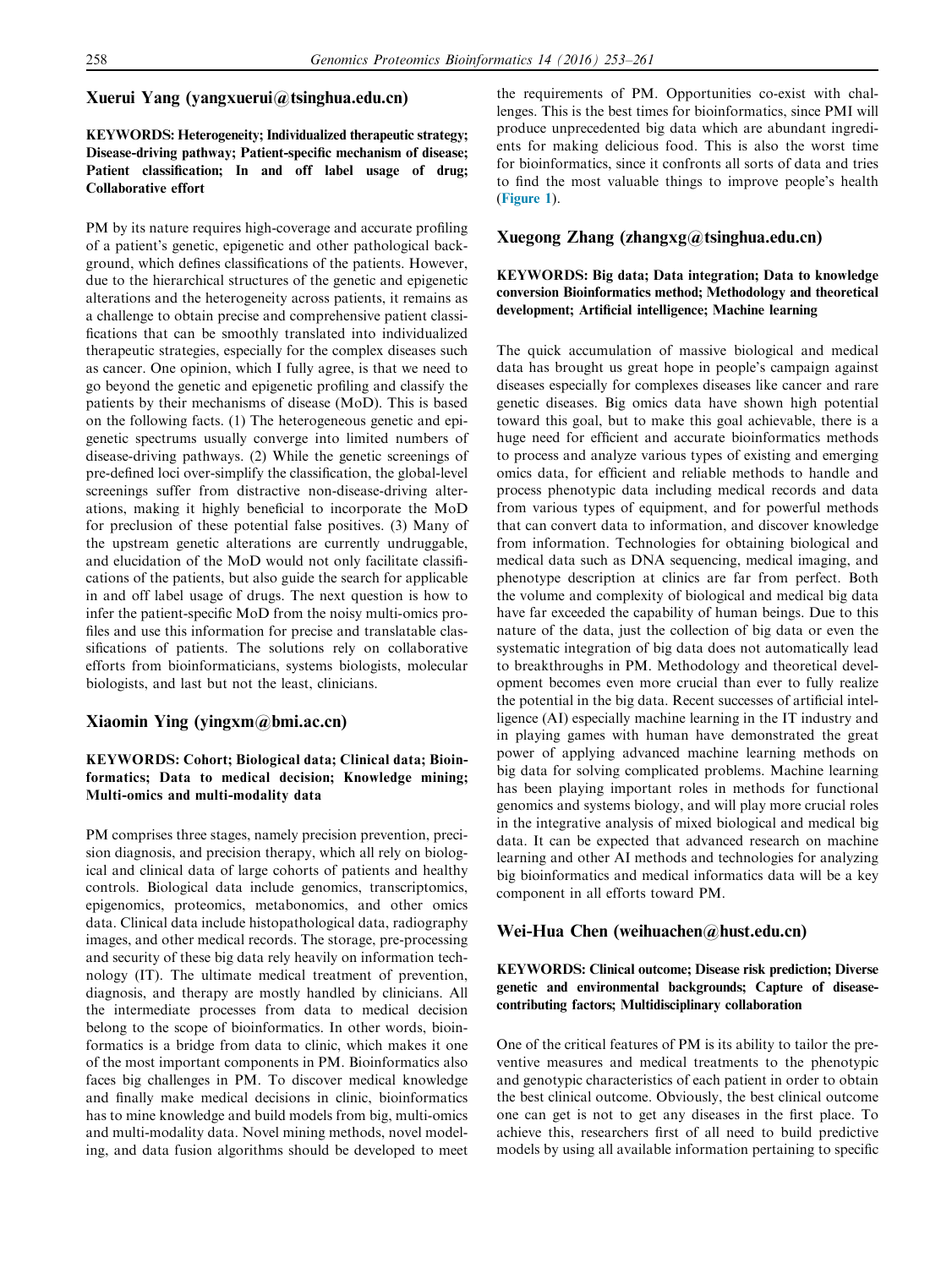<span id="page-6-0"></span>

Figure 1 The knowledge framework of Precision Medicine

Precision Medicine is built upon big biological and clinical data of large cohorts of patients and healthy controls. Bioinformatics covers all the processes from data analysis to medical decision.

subjects including family history, personal disease history, genomic mutational profile, gene expression profile, a variety of related biometric measurements, and exposures to environmental risk factors. The information will have to be collected from a large number of individuals with diverse genetic and environmental backgrounds so that all possible variations in factors contributing to the development of the diseases can be captured. Then in order to accurately predict disease risks, individuals' genetic and biometric information will have to be regularly monitored, analyzed, and evaluated. PM thus calls for collaboration from experts in the fields of bioinformatics, big data, machine learning, data minding, cloud computing, mobile health, and many others. Opportunities exist in every step of the way for the academia, medical institutions, and industry, so do challenges.

#### Yun Liu (yliu39@fudan.edu.cn)

#### KEYWORDS: Practice of medicine; Big data; Data sharing; Institutional barriers; Data system compatibility; Data standards; Patient privacy; Data regulation

PM, which promises the ''delivering the right treatment at the right time, every time, to the right person." as said by President Obama when he announced PMI, is transforming the healthcare system and will, ultimately, change the practice of medicine. In order to fulfill this promise, we rely on big data, including clinical records, multi-omics data, lab-test results, and imaging data, from which disease-specific patterns can be identified and used to provide specific treatments unique to each individual. Thus, data sharing is critical for achieving the goal of PM. However, there are three major challenges for data sharing: (1) institutional barriers. Data have been viewed as a commodity these days, and groups with larger datasets enjoy a competing advantage over groups with smaller ones. However, these barriers will eventually hinder mutual aids and communal breakthroughs. (2) Incompatible data systems. We need to make sure that our systems can communicate. Today, patient data are usually inaccessible and rarely documented in any usable way. Moreover, different institutions may adopt different data standards, which makes it almost impossible to integrate information across different systems. (3) Patient privacy. Fears about privacy, confidentiality and cyber-security must be addressed, so that regulatory issues won't hamper innovation. Even though none of these challenges are simple to surmount, the scientific community has realized that data sharing is essential for achieving the goal of PM. The practice of sharing big data from many large collaborations among multiple institutions aboard has provided invaluable experience for us and will eventually facilitate progress.

## Zhang Zhang (zhangzhang@big.ac.cn)

KEYWORDS: Big data curation; Funding support; Computational methods; Worldwide interdisciplinary communications & collaborations; High-performance computing technologies; National data infrastructure

Advancements in high-throughput sequencing technologies as well as high-performance computing technologies accelerate biomedical research entering into a new era of PM, with the ultimate goal to develop more effective ways for precision healthcare and personalized medical treatment [\[2\]](#page-8-0). To achieve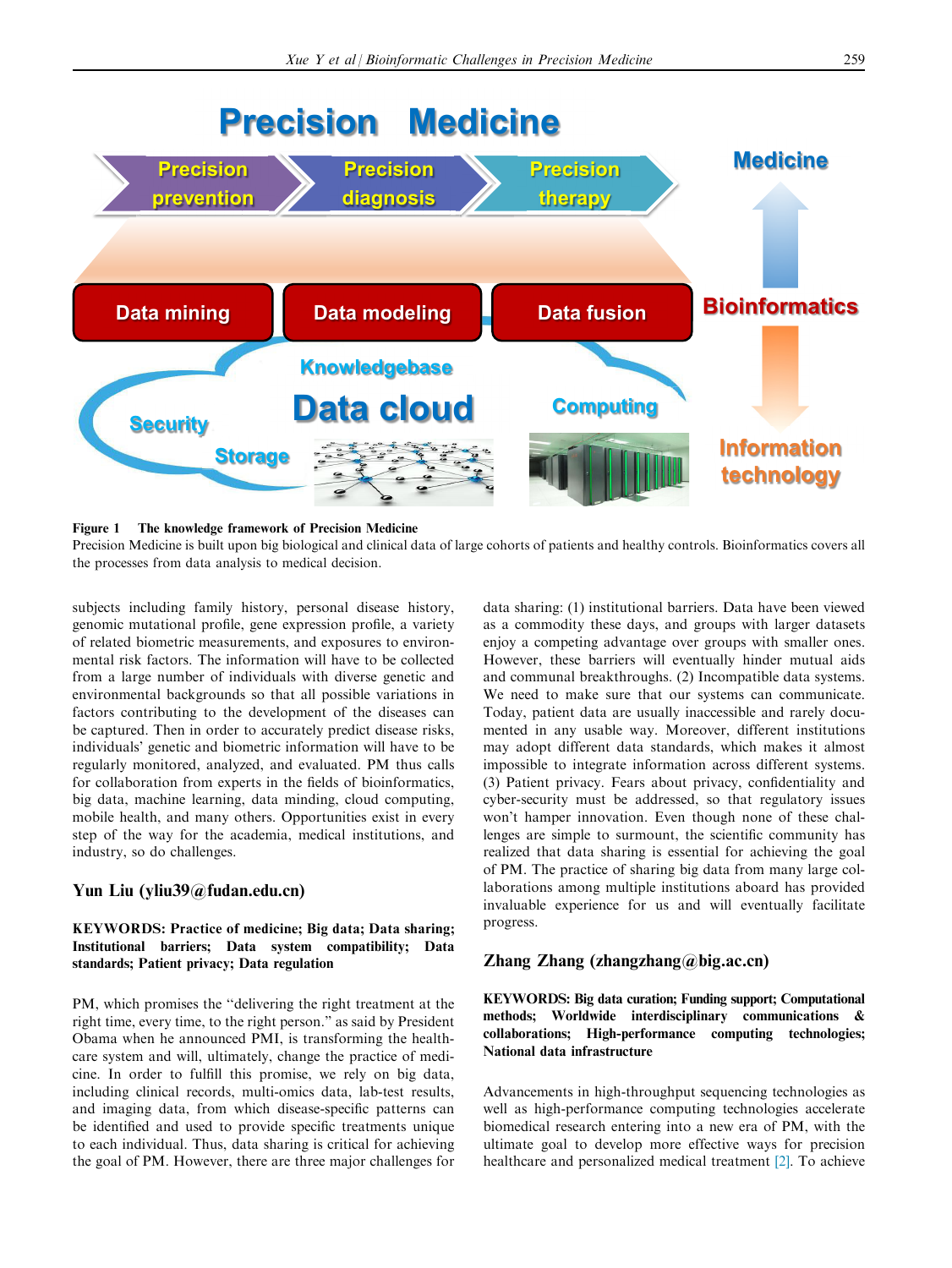<span id="page-7-0"></span>this goal, we need to address several critical challenges that result primarily from big data, including not only omics data but also a wide range of health data (such as clinical data, physiological data, and environmental data). One of the most challenging issues is big data curation, that is, to enhance data interoperability and consistency by the process of standardization, quality control, and annotation. Although computer programs can aid, to a certain degree, to realize automated curation, curation is heavily dependent on human resources and is largely done by dedicated experts as well as the scientific community (that is, expert curation and community curation, respectively) [\[10\]](#page-8-0). Therefore, data curation as well as its sustainable funding support can increase the promise to obtain high-quality data that is critical to perform downstream data analysis, with higher precision. Without high-quality data, nothing could be achieved or at least it is not precise enough for personalized healthcare or treatment. Second, computational methods that aim to associate omics data with health data, decipher the underlying mechanisms of genetic variations, develop precise personalized healthcare and prevention strategies, and dig out potential biomarkers for disease treatment are badly needed. To make it achievable, worldwide interdisciplinary communications and collaborations among biologists, physicians, curators, bioinformaticians, IT developers, and others are very crucial. In addition, high-performance computing technologies (e.g., cloud computing, Hadoop/ Spark) are desirable to be employed to speedup bioinformatics tools that are often used to deal with large-scale datasets [\[11\]](#page-8-0). Third, a national-level infrastructure with powerful computing resources is a must. PM implies big data and big data supports precision research. Therefore, all spectrums of data operations (including deposition, integration, curation, and analysis) are becoming increasingly daunting and more time-consuming, and thereby are impossible to be achieved in a single laboratory or institution, particularly considering the fact that biomedical data keep growing at much higher rates.

#### Kun Huang (kun.huang@osumc.edu)

#### KEYWORDS: Data security; Privacy protection; Data ownership; Ethical and legal issues; Genetic counseling support; Benefit for contributing patients

The development of PM calls for integration of multiple types of omics, imaging, and clinical data from large cohorts of patients for different diseases. While advancement in informatics methods tackling the algorithmic and infrastructure aspects of PM will undoubtedly result in discovery of new biomarkers and therapeutical schemes, issues on data security, privacy protection, and data ownership will lead to new challenges and hurdles on the success of such studies. Currently, many of these problems are still being debated and solutions for them are being explored. Nevertheless, it is critical that these issues are taken into full consideration during both study design and implementation stages as well as patient recruiting and consenting processes to ensure sustainable operation of the research programs. In addition, given the complicated ethical and legal issues involved in generating, sharing, and consuming genetic data, the patients should be provided with strong genetic counseling support. Last but not the least, while many of the large cohort studies will benefit future patients, an interesting problem is how to benefit patients who contributed data to these studies. An example is the Total Cancer Care Program adopted by multiple cancer centers in US. This protocol allows consented patients to be contacted for clinical trials based on their genomic data.

#### Jun Yu (junyu@big.ac.cn)

## KEYWORDS: Patient-centric; Cohort study; Longitudinal data collection; Knowledge sharing and integration; High-resolution tools; Convergence of frontier technologies; Collaboration

As the real sequel of HGP in both priority and scale, the PM projects, including versions proposed among various nations, will certainly have to pass on the legacy of HGP. (1) HGP has a defined goal, which is to assemble a single complete human genome sequence; PM projects also have their defined goals: to build specialized databases from millions of patients and cohorts. (2) PM projects drive to build new research infrastructures, including emerging research fields and joint research programs between basic and clinical research communities. (3) PM projects should recognize key technologies and continue to fund them, such as single cell manipulation and direct RNA sequencing. (4) PM projects should promote technology development and novel applications in relevant industries, such as assays for large-scale drug screening and novel drug targets.

PM will not only change our research focuses and priorities but also our ways to do research. (1) PM projects are definitely patient-centric, where diseases and population-based cohorts are where to start. (2) PM research activities are moving toward common diseases in addition to genetic or rare diseases. (3) All research projects need to be extended toward the temporal direction in terms of sampling and following-up studies. (4) All tools have to be sharpened toward their ultimate resolutions; single-molecule and single-cell technologies are certainly the rules not exceptions. (5) One obvious challenge for the life science/biomedical research communities is to unite the professional language and conception as well as to promote efforts and collaborations among four divergent research domains: the anatomy–physiology, the cellular– molecular biology, the genotype–phenotype, and omics–system domains. In addition, a set of common elements have to be extracted for knowledge sharing and integration. Finally, in order to do a best job for PM, we have to recognize the necessity of converging frontier technologies from other scientific disciplines and fields, especially microelectronics, microfluidics, nanotechnology, and artificial intelligence. If we have to point out one of them for which we have to muster, it is to sequence RNA directly at single molecule level.

#### Competing interests

The authors have declared that there are no competing interests.

## **References**

[1] National Research Council (US) Committee on A Framework for Developing a New Taxonomy of Disease. Toward Precision